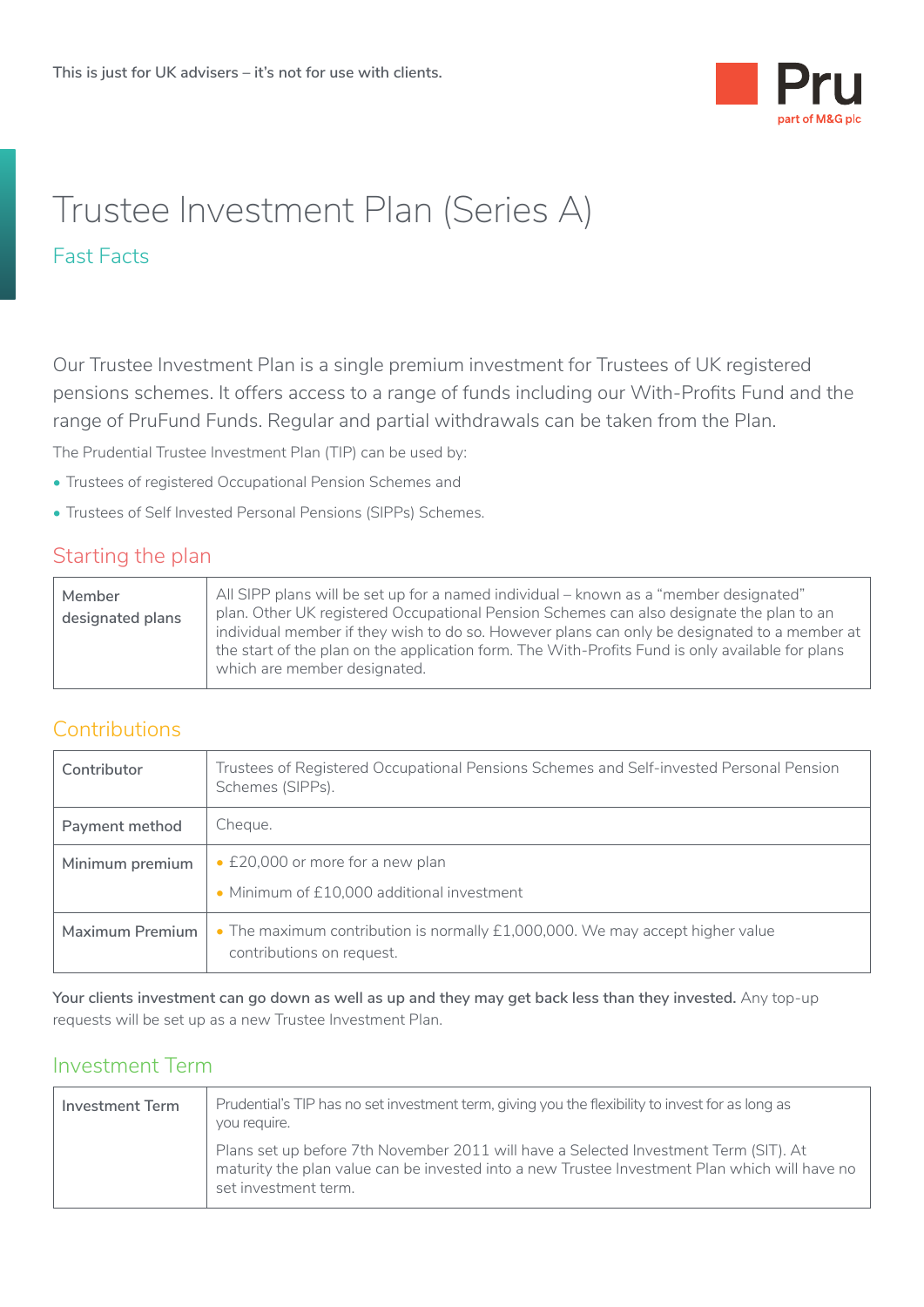## Death Benefits

| For member<br>designated<br>plans only | • Value of the plan.<br>. For any investment in the With-Profits Fund no Market Value Reduction (MVR) will apply and<br>no 28 day waiting period will apply for any investment in a PruFund Fund.<br>. If death within 1 month of the Guarantee Minimum Fund (GMF) date we will honour the GMF. |
|----------------------------------------|-------------------------------------------------------------------------------------------------------------------------------------------------------------------------------------------------------------------------------------------------------------------------------------------------|
| For non member                         | For non member designated TIPs there is no death benefit provision. Any withdrawal would                                                                                                                                                                                                        |
| designated plans                       | follow the normal surrender process.                                                                                                                                                                                                                                                            |

## Investment options

| Extensive<br>fund range | 1) Multi-asset funds - Advised on asset allocation by M&G Treasury & Investment Office<br>(T&IO) including the PruFund Funds. Our PruFund Funds invest in our With-Profits Fund.                                                                                              |
|-------------------------|-------------------------------------------------------------------------------------------------------------------------------------------------------------------------------------------------------------------------------------------------------------------------------|
|                         | We offer 4 Risk Managed PruFunds:                                                                                                                                                                                                                                             |
|                         | • PruFund Risk Managed 1                                                                                                                                                                                                                                                      |
|                         | • PruFund Risk Managed 2                                                                                                                                                                                                                                                      |
|                         | • PruFund Risk Managed 3                                                                                                                                                                                                                                                      |
|                         | • PruFund Risk Managed 4                                                                                                                                                                                                                                                      |
|                         | The Risk Managed PruFunds aim to help advisers match the results of their client<br>risk assessments to funds that offer a range of potential returns and levels of risk, as<br>demonstrated by the allowable equity ranges that each fund can invest in.                     |
|                         | And a Risk Managed Passive and Active fund:                                                                                                                                                                                                                                   |
|                         | • Prudential Risk Managed Passive 1                                                                                                                                                                                                                                           |
|                         | • Prudential Risk Managed Active 4                                                                                                                                                                                                                                            |
|                         | As well as other Multi-Asset Funds:                                                                                                                                                                                                                                           |
|                         | • PruFund Cautious Fund                                                                                                                                                                                                                                                       |
|                         | • PruFund Growth Fund                                                                                                                                                                                                                                                         |
|                         | The Trustee cannot choose to invest in a PruFund Fund if the member is aged 98 or over.                                                                                                                                                                                       |
|                         | 2) With-Profits Fund – one of the largest and the financially strongest With-Profits funds in<br>the UK. Our Fund size and strength allows us to invest in a very wide range of asset types<br>and individual companies. The member must be under age 85 to select this fund. |
|                         | 3) Unit linked funds - Covering many different ABI sectors.                                                                                                                                                                                                                   |
|                         | For more information please read: "TIP Fund Guide (PENB6567)".                                                                                                                                                                                                                |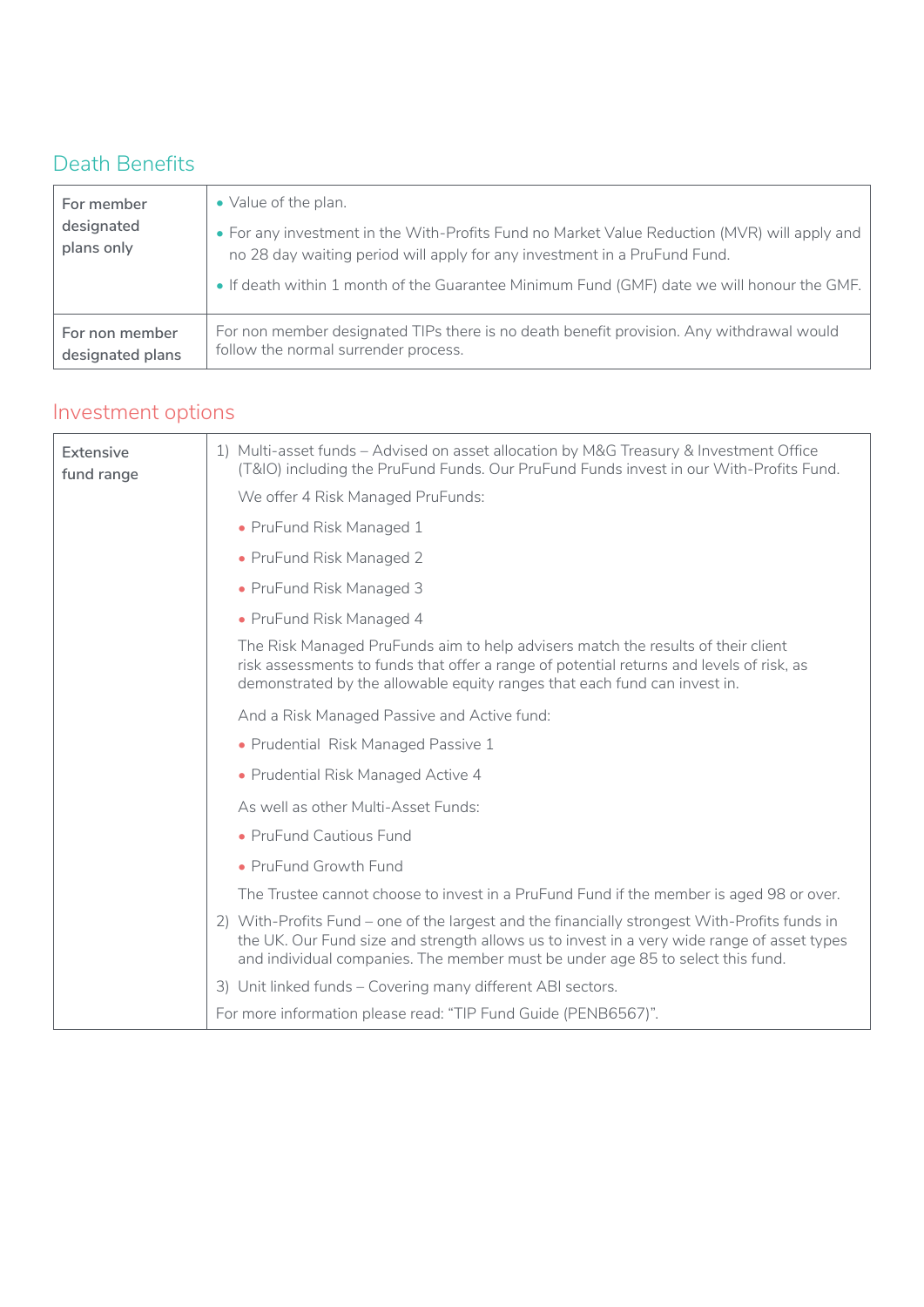## Investment limits and fund switching

| <b>Switches</b>                                                 | Switches between funds can be made at any time. We currently don't charge for fund<br>switches. Any switches out of the With-Profits Fund may be subject to a Market Value<br>Reduction (MVR). |
|-----------------------------------------------------------------|------------------------------------------------------------------------------------------------------------------------------------------------------------------------------------------------|
| Maximum number<br>of funds which a<br>customer can<br>invest in | 6<br>Each PruFund fund counts as 2 funds.                                                                                                                                                      |
| <b>Switches</b><br>into PruFund                                 | Investments into PruFund are initially held in a Holding Account before being switched to the<br>relevant smoothed fund at the next Quarter Date.                                              |

#### Withdrawals

| Partial     | Partial withdrawals may be taken at any time. We may refuse withdrawal requests of less than                                                                                                 |
|-------------|----------------------------------------------------------------------------------------------------------------------------------------------------------------------------------------------|
| withdrawals | $\pm 1,000$ or any request which leaves less than £1,000 invested. There may be a 28 day waiting                                                                                             |
|             | period if withdrawing from a PruFund Fund. Any partial withdrawal will reduce the maximum<br>amount of regular income the Trustee can take if the plan is invested in the With-Profits Fund. |

## Regular Income

| <b>Providing Income</b>         | A TIP can provide income to help with:                                                                                                                                  |
|---------------------------------|-------------------------------------------------------------------------------------------------------------------------------------------------------------------------|
|                                 | • Scheme pension or income drawdown payments without having to realise other assets held<br>in the scheme.                                                              |
|                                 | • Meeting loan repayments for assets held in the scheme.                                                                                                                |
|                                 | • Covering any ongoing costs and charges within the scheme.                                                                                                             |
| Taking income                   | Regular income can be taken from one month of the plan commencing where the plan is not<br>invested in the With-Profits Fund.                                           |
|                                 | If the plan is invested in the With-Profits Fund, regular income can be taken from the first<br>anniversary of the plan.                                                |
|                                 | The income level can be specified at the start of the plan or at any time after the plan has been<br>set up.                                                            |
| Maximum regular<br>income limit | Plans not investing in the With-Profits Fund - no limit up to a maximum of the original investment<br>each year.                                                        |
|                                 | Plans investing in the With-Profits Fund - 7.5% each year of the original investment. This is<br>reduced if any subsequent partial withdrawals are taken.               |
| Minimum<br>income limit         | No minimum.                                                                                                                                                             |
| Income frequency                | Choice of monthly, quarterly, six-monthly or annually.                                                                                                                  |
| Income charges                  | For any income withdrawals taken from the With-Profits Fund no Market Value Reduction<br>(MVR) will apply as long as the maximum regular income rules are not exceeded. |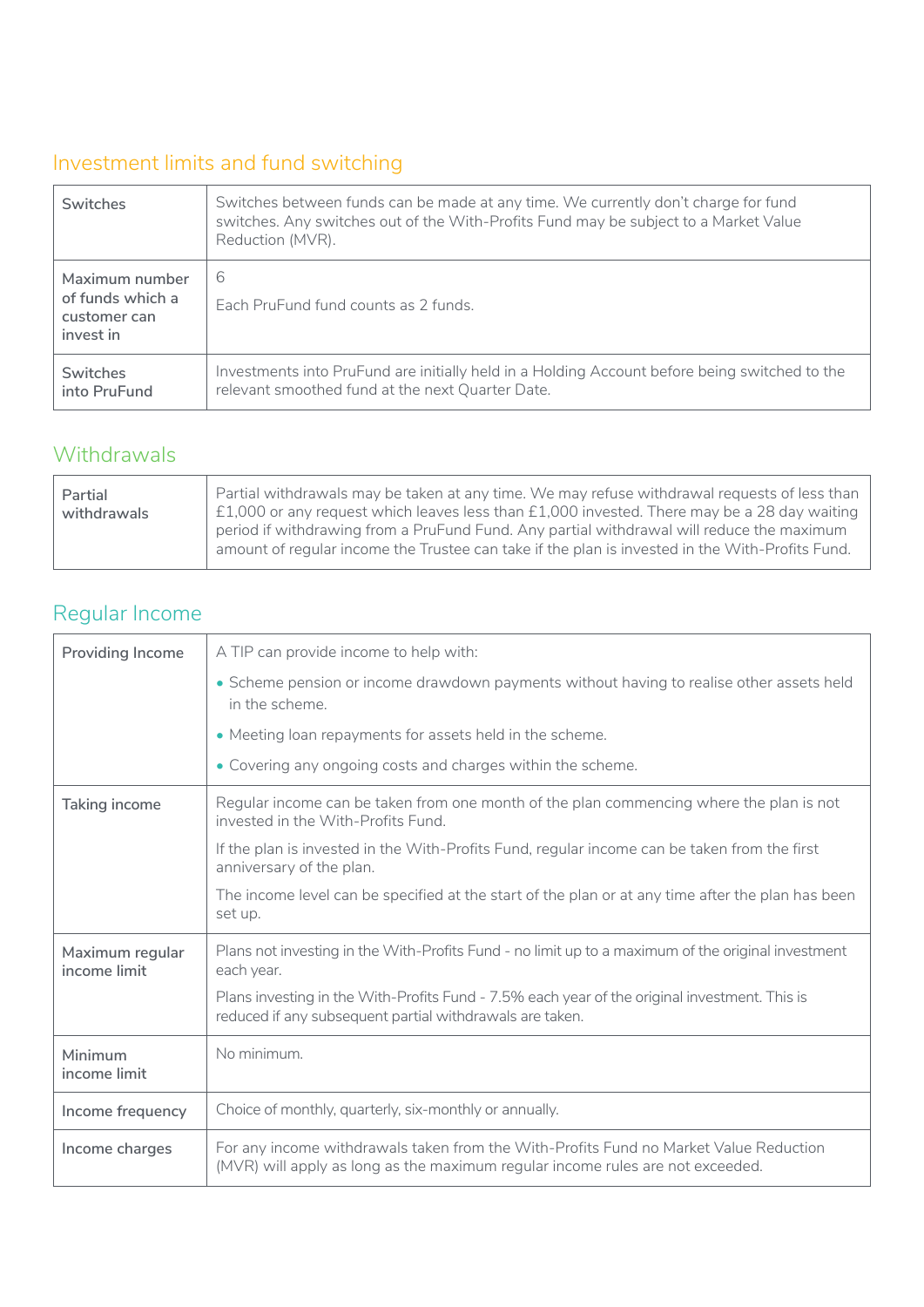## Charges and Costs

| Set-up charges                                                   | Nil.                                                                                                                |                                                                                                                                                                                                                                                                                                    |
|------------------------------------------------------------------|---------------------------------------------------------------------------------------------------------------------|----------------------------------------------------------------------------------------------------------------------------------------------------------------------------------------------------------------------------------------------------------------------------------------------------|
| Allocation rate                                                  | The allocation rate will always be 100%.                                                                            |                                                                                                                                                                                                                                                                                                    |
|                                                                  | Ongoing charges                                                                                                     |                                                                                                                                                                                                                                                                                                    |
| Annual<br>Management<br>Charge (AMC) and<br><b>Further Costs</b> | Depends on funds selected. Please refer to TIP Fund Guide (PENB6567) and the Key Features<br>for full details.      |                                                                                                                                                                                                                                                                                                    |
| <b>Discounts</b>                                                 | Discounts are applied to the basic Annual Management Charges based on the size of the fund<br>(Fund Size Discount). |                                                                                                                                                                                                                                                                                                    |
|                                                                  | <b>Fund Size</b>                                                                                                    | <b>Fund Size Discount</b><br>from Annual Management Charge                                                                                                                                                                                                                                         |
|                                                                  | Less than £100,000                                                                                                  | 0.350%                                                                                                                                                                                                                                                                                             |
|                                                                  | £100,000-£149,999                                                                                                   | 0.400%                                                                                                                                                                                                                                                                                             |
|                                                                  | £150,000 - £249,999                                                                                                 | 0.450%                                                                                                                                                                                                                                                                                             |
|                                                                  | £250,000 - £499,999                                                                                                 | 0.4750%                                                                                                                                                                                                                                                                                            |
|                                                                  | £500,000 - £749,999                                                                                                 | 0.500%                                                                                                                                                                                                                                                                                             |
|                                                                  | £750,000 - £999,999                                                                                                 | 0.525%                                                                                                                                                                                                                                                                                             |
|                                                                  | £1m and over                                                                                                        | 0.550%                                                                                                                                                                                                                                                                                             |
|                                                                  | the portion above the threshold levels shown above.<br>values for each designated member only will be combined.     | The discount to the Annual Management Charge will apply to the whole investment, not just<br>Plans set up on or after 28th April 2014 will be added together to calculate the value of the Fund<br>Size discount. For Occupational Schemes, all TIP plans will be combined and for SIPPs, TIP fund |
| Fund unit type                                                   | Accumulation units only.                                                                                            |                                                                                                                                                                                                                                                                                                    |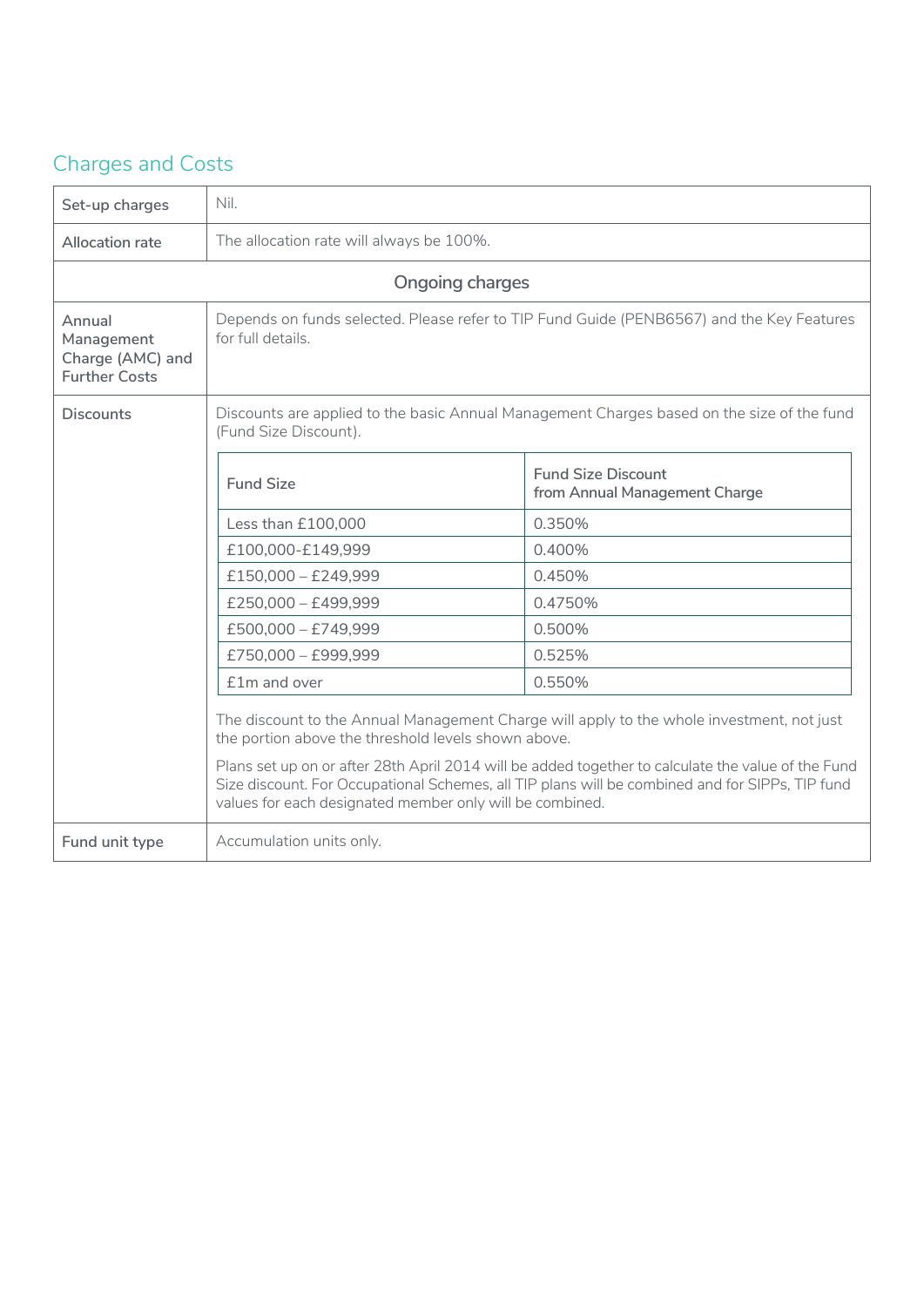### Charges and Costs continued

| Market Value<br>Reduction (MVR)                       | We may apply a Market Value Reduction (MVR) to any investment in the With-Profits Fund<br>if clients withdraw funds or cash in the plan. MVRs are our way of protecting the interests of<br>all our customers and ensuring that every investor gets a return based on the earnings of the<br>With-Profits Fund over the period their payments have been invested. This will have the affect<br>of reducing the value of their investment. |
|-------------------------------------------------------|-------------------------------------------------------------------------------------------------------------------------------------------------------------------------------------------------------------------------------------------------------------------------------------------------------------------------------------------------------------------------------------------------------------------------------------------|
|                                                       | However, we offer an MVR-free quarantee:                                                                                                                                                                                                                                                                                                                                                                                                  |
|                                                       | • on any regular withdrawals; or                                                                                                                                                                                                                                                                                                                                                                                                          |
|                                                       | • on death where the TIP is set up for a named individual ("member designated")                                                                                                                                                                                                                                                                                                                                                           |
|                                                       | Plans set up before 7th November 2011 will have a Selected Investment Term (SIT). For<br>investments in the With-Profits Fund, we guarantee not to apply an MVR when a plan is<br>cashed in at the end of the SIT.                                                                                                                                                                                                                        |
| Charge for<br>Guarantees-<br><b>With-Profits Fund</b> | For investments in the With-Profits Fund, there is a charge to pay for all the guarantees the<br>With-Profits Fund supports. The charge is taken by making small adjustments to regular and<br>final bonuses. We will review the amount of the charge from time to time.                                                                                                                                                                  |

#### Adviser

| Ongoing<br><b>Adviser Charge</b> | You and your client can agree the amount that they will pay you for any ongoing advice in the<br>form of Ongoing Adviser Charges, this cannot exceed 1% of the value of the fund in any plan<br>year. These can be taken from the Plan by Prudential and paid to you. These charges can only<br>be specified as a percentage of the total Plan value. The Ongoing Adviser Charges can be paid<br>monthly or quarterly in arrears.                                                                                                                      |
|----------------------------------|--------------------------------------------------------------------------------------------------------------------------------------------------------------------------------------------------------------------------------------------------------------------------------------------------------------------------------------------------------------------------------------------------------------------------------------------------------------------------------------------------------------------------------------------------------|
|                                  | Charges deducted by Prudential will be shown on your client's illustration documents.                                                                                                                                                                                                                                                                                                                                                                                                                                                                  |
|                                  | Your clients can request that Ongoing Adviser Charges stop, start, increase or reduce at any<br>time by writing to us.                                                                                                                                                                                                                                                                                                                                                                                                                                 |
| Set-up<br><b>Adviser Charge</b>  | You may agree a Set-up Adviser Charge. This charge can be taken from the Plan by Prudential<br>and paid to you. It is deducted from the Plan immediately after the contribution is invested. The<br>Set-up Adviser Charge can be a percentage of initial investment of a fixed monetary amount.<br>The maximum limit to be paid for the adviser charge is the lower of 5% of initial investment or<br>£20,000. The Set-up Adviser Charge is paid from the Plan by deducting units to the value of<br>the Adviser Charge proportionally from all funds. |
| How are the<br>charges deducted? | Set-up and Ongoing Adviser Charges will be taken proportionally across all funds.                                                                                                                                                                                                                                                                                                                                                                                                                                                                      |

*Our charges and costs may vary in the future and may be higher than they are now. Full terms & conditions are available on request.*